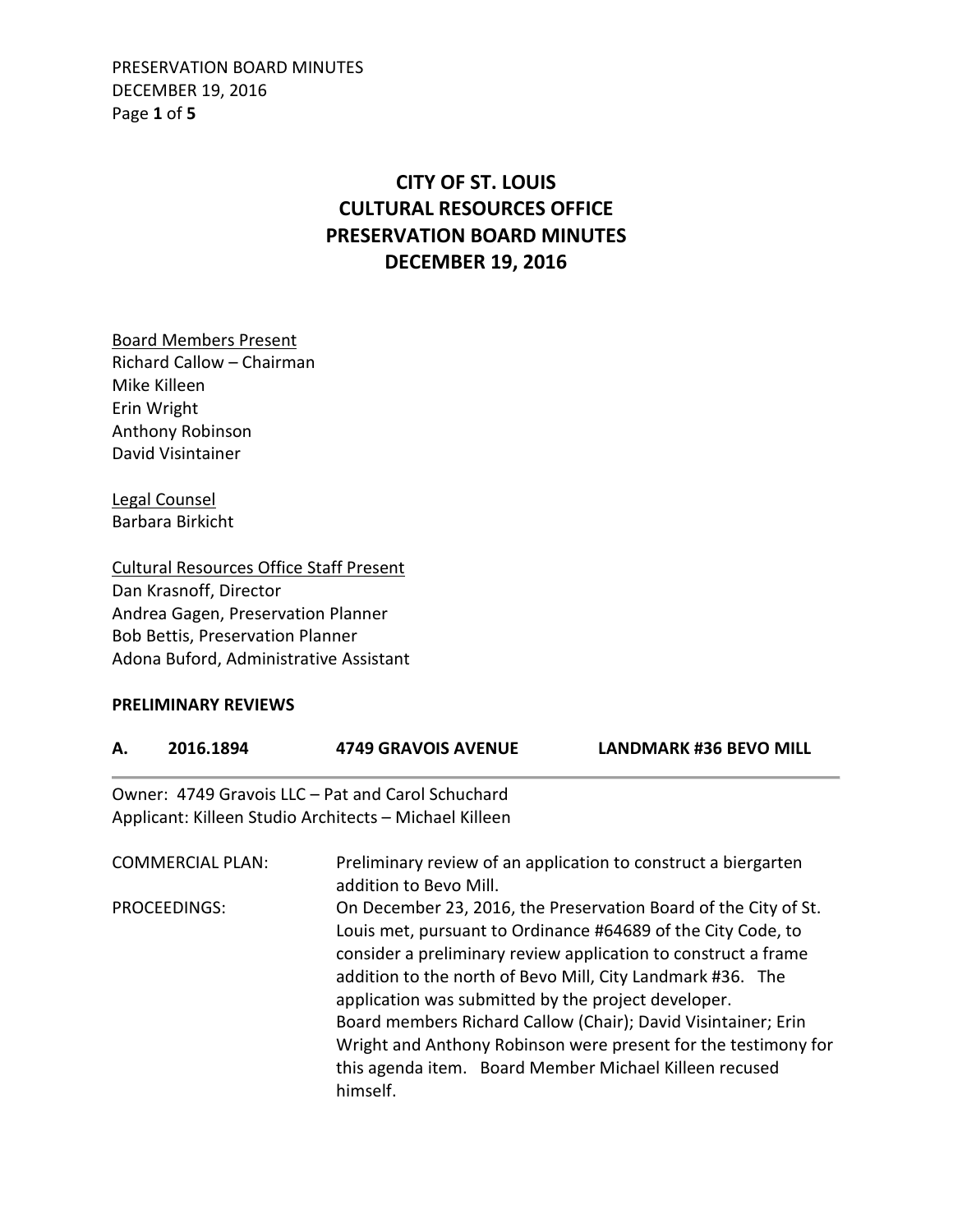PRESERVATION BOARD MINUTES DECEMBER 19, 2016 Page **2** of **5**

|                         |                           | Daniel Krasnoff of the Cultural Resources Office made a                                                                                                                                                                                                                                                                                                                                                                                                                                                                                                                                                                                                                                                                                                                                                                                                                                                                                                                                                                                                                                                                                                                                                                                                                                                    |                                  |  |
|-------------------------|---------------------------|------------------------------------------------------------------------------------------------------------------------------------------------------------------------------------------------------------------------------------------------------------------------------------------------------------------------------------------------------------------------------------------------------------------------------------------------------------------------------------------------------------------------------------------------------------------------------------------------------------------------------------------------------------------------------------------------------------------------------------------------------------------------------------------------------------------------------------------------------------------------------------------------------------------------------------------------------------------------------------------------------------------------------------------------------------------------------------------------------------------------------------------------------------------------------------------------------------------------------------------------------------------------------------------------------------|----------------------------------|--|
|                         | <b>FINDINGS OF FACTS:</b> | presentation based upon sections Forty-One and Forty-Two of<br>City Ordinance #64689, which require review of permits for<br>demolition, rehabilitation and/or additions to City Landmarks and<br>Landmark districts. These sections also address the review of<br>permits where specific standards have not been approved. He<br>indicated that the project had been amended by the applicant<br>based upon staff recommendations; in particular, the main block<br>of the addition had been moved further to the north of the site to<br>mitigate the visual effect of the new structure on the Bevo Mill.<br>The Preservation Board found that:<br>The Bevo Mill, at 4749 Gravois Avenue, is a City Landmark.<br>the applicants propose an open shelter/biergarten<br>structure, constructed with a heavy wood frame;<br>the proposed addition will be constructed adjacent to the<br>Bevo Mill, and will occupy a current parking area at the<br>rear of the building;<br>the addition will be attached to the Bevo Mill with only a<br>ledger board and will not require any new openings; its<br>impact upon the building itself will be small and reversible;<br>the applicants have made several revisions to their original<br>$\bullet$<br>proposal that reduces its visual impact upon the City |                                  |  |
|                         |                           | Landmark.                                                                                                                                                                                                                                                                                                                                                                                                                                                                                                                                                                                                                                                                                                                                                                                                                                                                                                                                                                                                                                                                                                                                                                                                                                                                                                  |                                  |  |
| <b>BOARD DECISION:</b>  |                           | It was the decision of the Preservation Board to grant preliminary<br>approval to the proposal, with the stipulation that details and<br>specifications are submitted to the Cultural Resources Office for<br>review and final plans and exterior materials are reviewed and<br>approved by the Cultural Resources Office.                                                                                                                                                                                                                                                                                                                                                                                                                                                                                                                                                                                                                                                                                                                                                                                                                                                                                                                                                                                 |                                  |  |
|                         |                           | The motion was made by Board Member David Visintainer and<br>seconded by Ms. Erin Wright. The motion passed unanimously.                                                                                                                                                                                                                                                                                                                                                                                                                                                                                                                                                                                                                                                                                                                                                                                                                                                                                                                                                                                                                                                                                                                                                                                   |                                  |  |
|                         | <b>APPEALS OF DENIALS</b> |                                                                                                                                                                                                                                                                                                                                                                                                                                                                                                                                                                                                                                                                                                                                                                                                                                                                                                                                                                                                                                                                                                                                                                                                                                                                                                            |                                  |  |
| В.                      | 2016.1673                 | 4559-61 S. COMPTON AVENUE                                                                                                                                                                                                                                                                                                                                                                                                                                                                                                                                                                                                                                                                                                                                                                                                                                                                                                                                                                                                                                                                                                                                                                                                                                                                                  | <b>PRESERVATION REVIEW DIST.</b> |  |
|                         | Owner: David L. Hart      |                                                                                                                                                                                                                                                                                                                                                                                                                                                                                                                                                                                                                                                                                                                                                                                                                                                                                                                                                                                                                                                                                                                                                                                                                                                                                                            |                                  |  |
|                         |                           | Applicant: Signature Demolition & Trucking - Charles Jones                                                                                                                                                                                                                                                                                                                                                                                                                                                                                                                                                                                                                                                                                                                                                                                                                                                                                                                                                                                                                                                                                                                                                                                                                                                 |                                  |  |
| <b>DEMOLITION PLAN:</b> |                           | Appeal of a staff denial of a demolition permit application to                                                                                                                                                                                                                                                                                                                                                                                                                                                                                                                                                                                                                                                                                                                                                                                                                                                                                                                                                                                                                                                                                                                                                                                                                                             |                                  |  |

demolish a two-story mixed use building.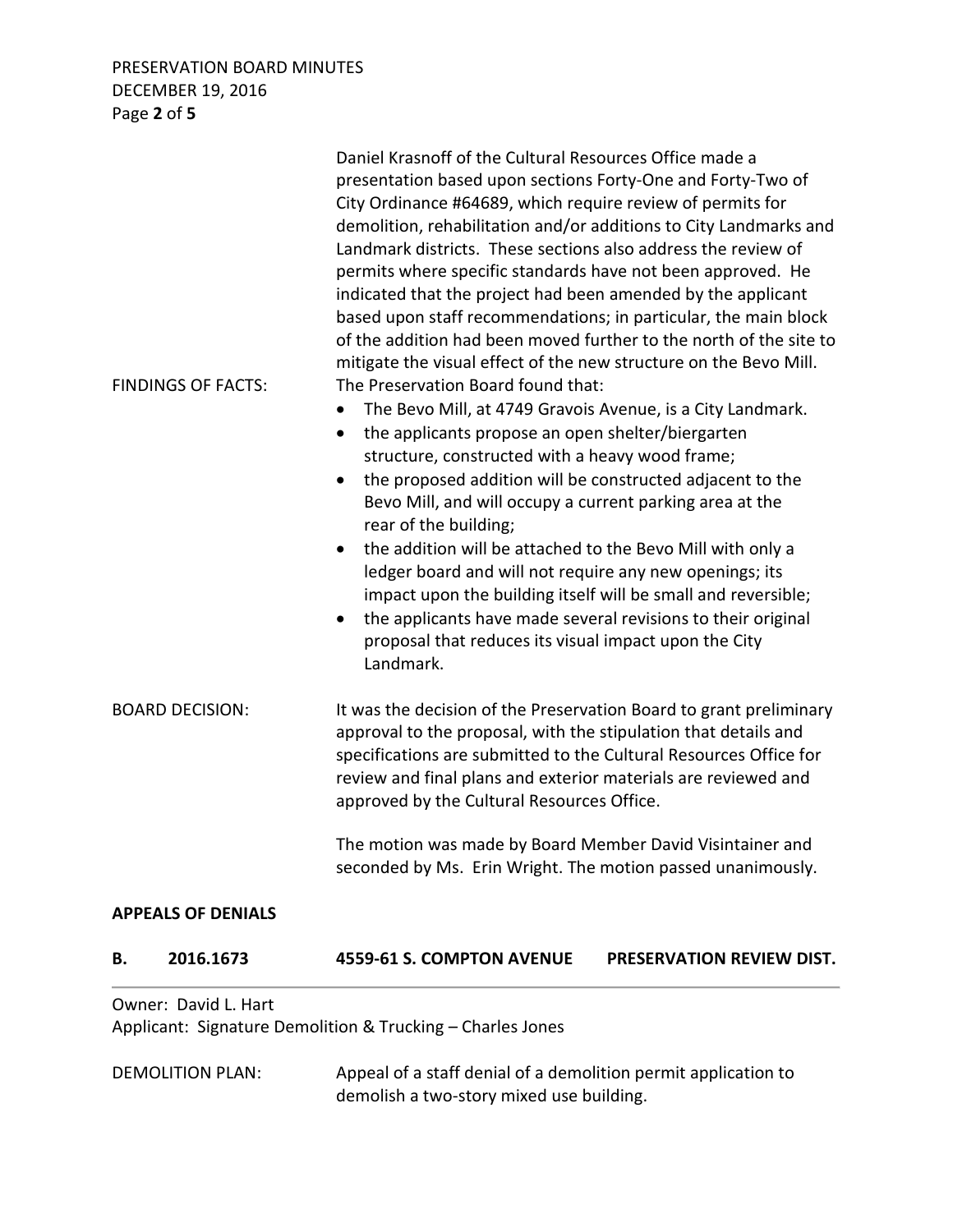## PRESERVATION BOARD MINUTES DECEMBER 19, 2016 Page **3** of **5**

PROCEEDINGS: On December 19, 2016, the Preservation Board of the City of St. Louis met, pursuant to Ordinance #64689 of the City Code, to consider an appeal of the Director's Denial of a permit application to demolish a commercial building at 4559-61 South Compton Avenue. This property is located in a Preservation Review District. The property owner, David L. Hart, submitted the appeal. Board members Richard Callow, David Visintainer, Anthony Robinson, Michael Killeen, and Erin Wright were present for the testimony for this agenda item. Cultural Resources Office Preservation Planner Andrea Gagen reviewed the Demolition Review Criteria in Ordinances #64689 and #64832. She noted that this building is considered to be a Qualifying building due to its age and prominent corner location, and is in an area eligible for listing in the National Register, although it is currently not so listed. She noted the intact character and stability of the neighborhood. She described the adverse effect the demolition would have on the urban design of the block, intersection, and neighborhood by eliminating a large corner building. She described the condition of the building as Sound, as defined in Ordinance #64689, but acknowledged that there were some structural concerns with the building, mainly due to the tree falling on the building earlier in the year, and that the building had been condemned. She also reported that although insurance information had been submitted, no bid from a contractor concerning costs for repairs had been received from the appellant. Ms. Gagen entered into the record certified copies of Ordinances #64689, as revised by #64925, and #64832; and the Preservation Review District Ordinance #64832; the Board agenda; and the PowerPoint presentation for this property. She also submitted photos and insurance claim estimate and settlement provided by the appellant. Papers containing costs related to the demolition of the building and a copy of the City's Notice of Condemnation were

 submitted by the appellant for review by Preservation Board members at the meeting and made available at this time and are part of the record.

 David L. Hart, owner, testified on his own behalf. He stated that the damage to the building was much worse than the photos showed, and that there was additional mold damage to the interior because of the open roof.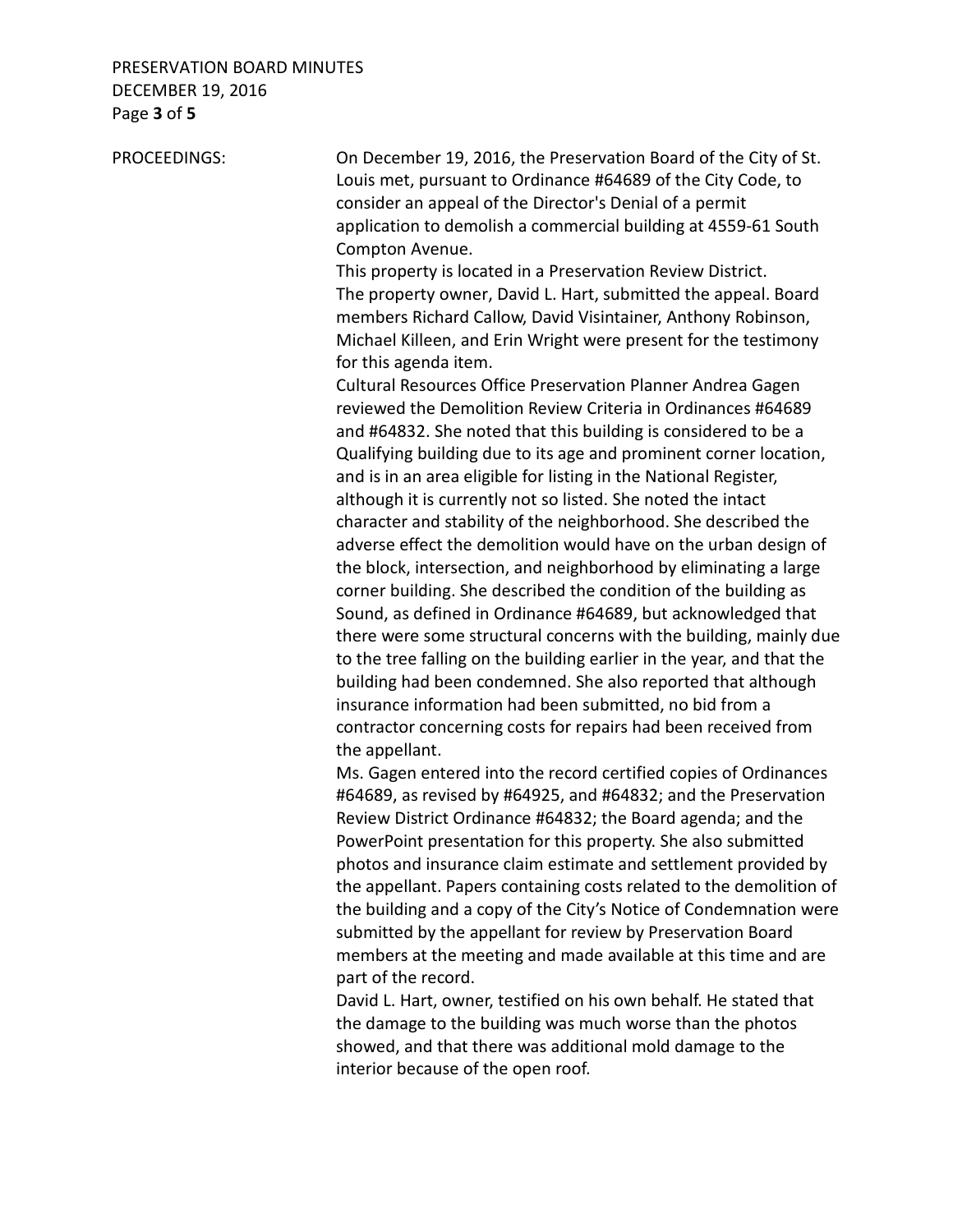|                        | <b>FINDINGS OF FACTS:</b> | The Preservation Board found that:                                                                                                                                                                                                                                                                                                                                                                                                                                                            |                                                                                                                                                                                      |  |
|------------------------|---------------------------|-----------------------------------------------------------------------------------------------------------------------------------------------------------------------------------------------------------------------------------------------------------------------------------------------------------------------------------------------------------------------------------------------------------------------------------------------------------------------------------------------|--------------------------------------------------------------------------------------------------------------------------------------------------------------------------------------|--|
|                        |                           | this review;                                                                                                                                                                                                                                                                                                                                                                                                                                                                                  | No redevelopment plan adopted by ordinance is relevant to                                                                                                                            |  |
|                        |                           | building under the ordinance;                                                                                                                                                                                                                                                                                                                                                                                                                                                                 | 4559-61 South Compton Avenue is a contributing property to<br>the Dutchtown neighborhood. It is considered a Qualifying                                                              |  |
|                        |                           | the Cultural Resources Office believes the building is Sound<br>$\bullet$<br>under the definition by the ordinance. The owner has not<br>submitted a report from a structural engineer;                                                                                                                                                                                                                                                                                                       |                                                                                                                                                                                      |  |
|                        |                           | well-maintained;                                                                                                                                                                                                                                                                                                                                                                                                                                                                              | the historic character of the area surrounding the building has<br>is intact, with little vacancy and structures that are generally                                                  |  |
|                        |                           | $\bullet$<br>potential;                                                                                                                                                                                                                                                                                                                                                                                                                                                                       | the building is located in a stable neighborhood with good reuse                                                                                                                     |  |
|                        |                           | $\bullet$                                                                                                                                                                                                                                                                                                                                                                                                                                                                                     | no evidence of economic hardship has been submitted.                                                                                                                                 |  |
|                        |                           | streetscapes.                                                                                                                                                                                                                                                                                                                                                                                                                                                                                 | the building has a prominent position at the corner of South<br>Compton and Mt. Pleasant Avenues. The loss of this building<br>would negatively impact the rhythm and balance of two |  |
|                        |                           | $\bullet$<br>approved other than green space; and that                                                                                                                                                                                                                                                                                                                                                                                                                                        | there is no proposed use of the property should demolition be                                                                                                                        |  |
|                        |                           | circumstances have been identified.                                                                                                                                                                                                                                                                                                                                                                                                                                                           | Ordinance #64689 states that the demolition of buildings in<br>several categories shall not be approved except in unusual<br>circumstances that shall be expressly noted and no such |  |
| <b>BOARD DECISION:</b> |                           | It was the decision of the Preservation Board to uphold the<br>Director's denial of the demolition application of 4559-61<br>South Compton Avenue and recommended appropriate steps be<br>taken to stabilize and preserve the building. The motion was<br>made by Board Member David Visintainer and seconded by Ms.<br>Erin Wright. The motion passed with a vote of 3-2, with<br>Chairman Callow breaking the tie. Board Members Robinson and<br>Killeen voted in opposition of the motion. |                                                                                                                                                                                      |  |
| C.                     | 2016.1743                 | <b>5344 CABANNE AVENUE</b>                                                                                                                                                                                                                                                                                                                                                                                                                                                                    | <b>VISITATION PARK HISTORIC DIST.</b>                                                                                                                                                |  |

Owner: Jermell Williams

Applicant: Impact Development LLC – Alexander Killingham

RESIDENTIAL PLAN: Appeal of a staff denial of a building permit application to construct a front retaining wall.